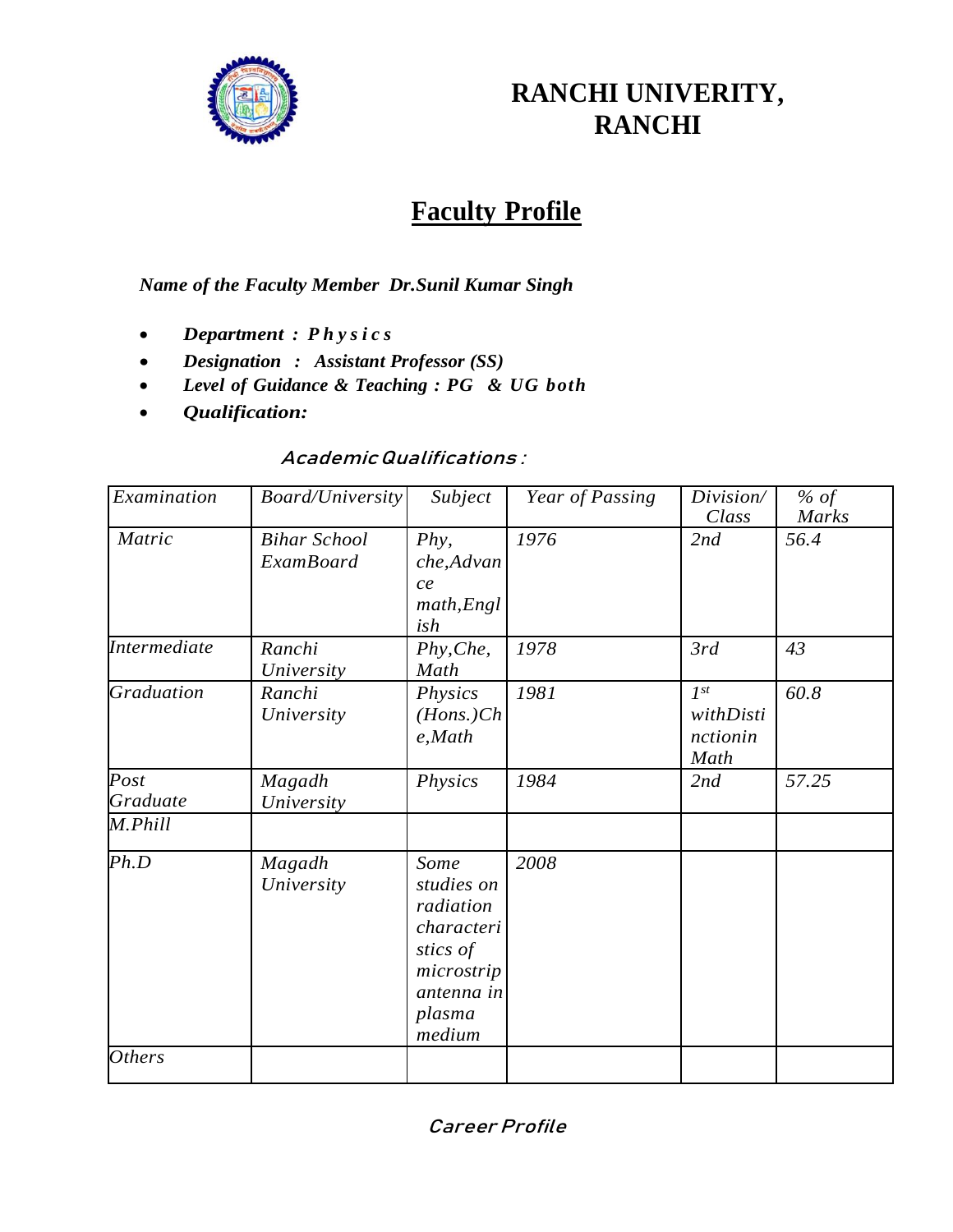| Teaching experience in years | <b>Area of Specialisation</b> |                                                      |  |
|------------------------------|-------------------------------|------------------------------------------------------|--|
|                              | <b>Teaching</b>               | <b>Research</b>                                      |  |
| 34                           | Solid state                   | <b>Radiation characteristics in</b><br>plasma medium |  |
|                              |                               |                                                      |  |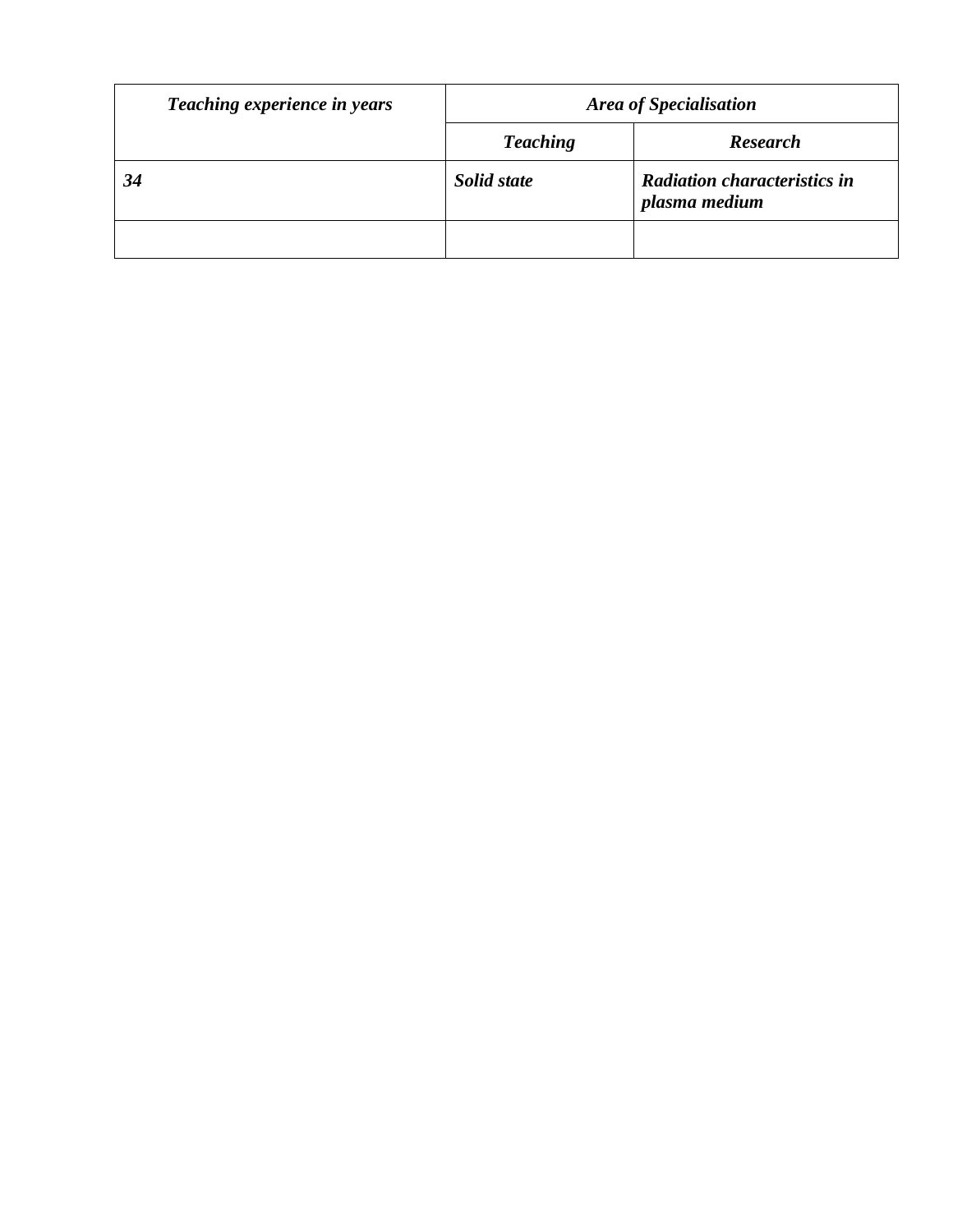| Name of<br>Research<br>Scholar | Registration No. &<br>Date | Topic of research<br>work | <b>Present Status</b><br>( <i>No. of Ph.D.</i><br>awarded<br>$\log o$ ing) |
|--------------------------------|----------------------------|---------------------------|----------------------------------------------------------------------------|
|                                |                            |                           |                                                                            |
|                                |                            |                           |                                                                            |

### *Books authored/Edited/Co-Author Chapter in Book (May 2017 to till date) None*

| Name of Books Subjec | Sole or Co-<br>Author | <b>ISBN</b> | Date of<br>Publicatio<br>n | Name of<br>Publishers |
|----------------------|-----------------------|-------------|----------------------------|-----------------------|
|                      |                       |             |                            |                       |
|                      |                       |             |                            |                       |
|                      |                       |             |                            |                       |
|                      |                       |             |                            |                       |

#### *Number of Research papers published in Journals/Periodical (May 2017 to till date) None*

| Sr.<br>No. | Title with page<br>$N$ os. | <b>ISSN</b> | Name of Journal | Date of Publication |
|------------|----------------------------|-------------|-----------------|---------------------|
|            |                            |             |                 |                     |
|            |                            |             |                 |                     |
|            |                            |             |                 |                     |
|            |                            |             |                 |                     |
|            |                            |             |                 |                     |

*No. of seminars/conferences/workshop attended/organised (May 2017 to till date): None*

| Seminar/Conference | Date of       | National/International |
|--------------------|---------------|------------------------|
|                    | Participation |                        |
|                    |               |                        |
|                    |               |                        |
|                    |               |                        |
|                    |               |                        |